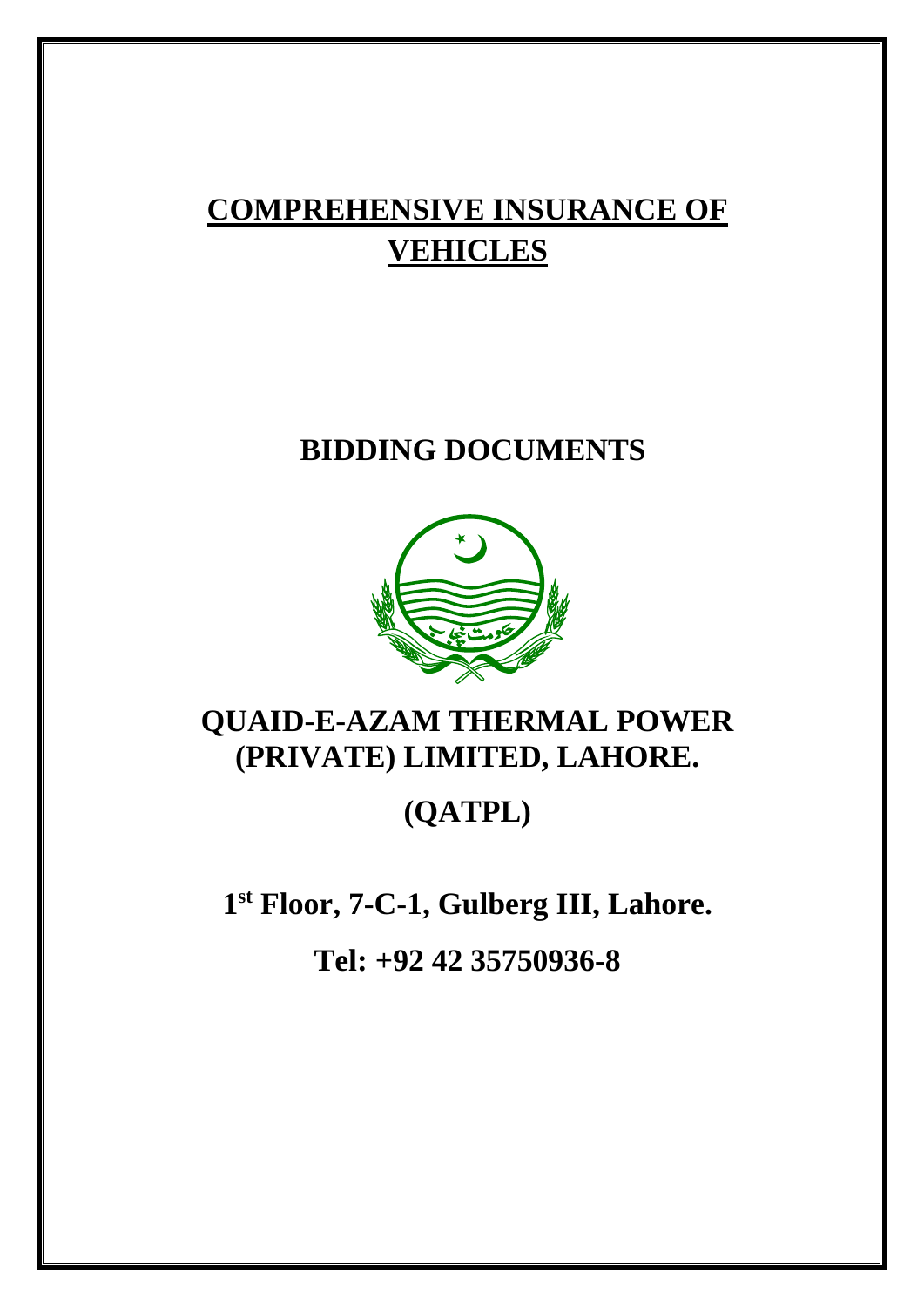## **OBJECTIVE**

1. QATPL intends to procure vehicles for its employees worth PKR 80 million approx. through Lease Financing from Allied Bank Limited. As per the requirement of Lease Financing, Insurance is the mandatory requirement for the above said vehicles and thereafter for the other vehicles if any purchased from time to time and requested for coverage insurance, from a reputable, financially sound and credible insurance company.

### **INSURERS' QUALIFICATIONS & ELIGIBILITY**

2. The insurance firms/ companies registered with relevant Registration Authorities and Tax Departments / Authorities (SECP, FBR, PRA, Registrar of Firms etc.) having minimum IFS rating "AA+" by PACRA/JCR-VIS.

### **SCOPE OF THE SERVICES**

- 3. The insurer shall be required to provide protection against physical damage and / or bodily injury resulting from traffic collision and against liability that could also arise therefrom.
- 4. The scope of the comprehensive insurance is to cover loss of or damage to the vehicles or to any person caused by the following perils.
	- a. Accidental damage by external means.
	- b. Fire, external explosion, self-ignition or lighting or frost.
	- c. Burglary, house-breaking or theft.
	- d. Damage caused by malicious act.
	- e. Riot, Strike, civil commotion and terrorism.
	- f. Flood, hail, wind, hurricane, cyclone, tornado or typhoon.
	- g. Earthquake, volcano eruption or other convulsion of nature.
	- h. Damage caused during transit by air, road, rail, inland waterway, lift or elevator.
	- i. Cover will indemnify the Insured against all sums including claimant's cost and expenses which the Insured shall become legally liable to pay in respect of:
		- a. death of or bodily injury to any person caused by or arising out of the use (including the loading and/or unloading) of the Motor Vehicle.
		- b. damage to property caused by the use (including the loading and/or unloading) of the Motor Vehicle.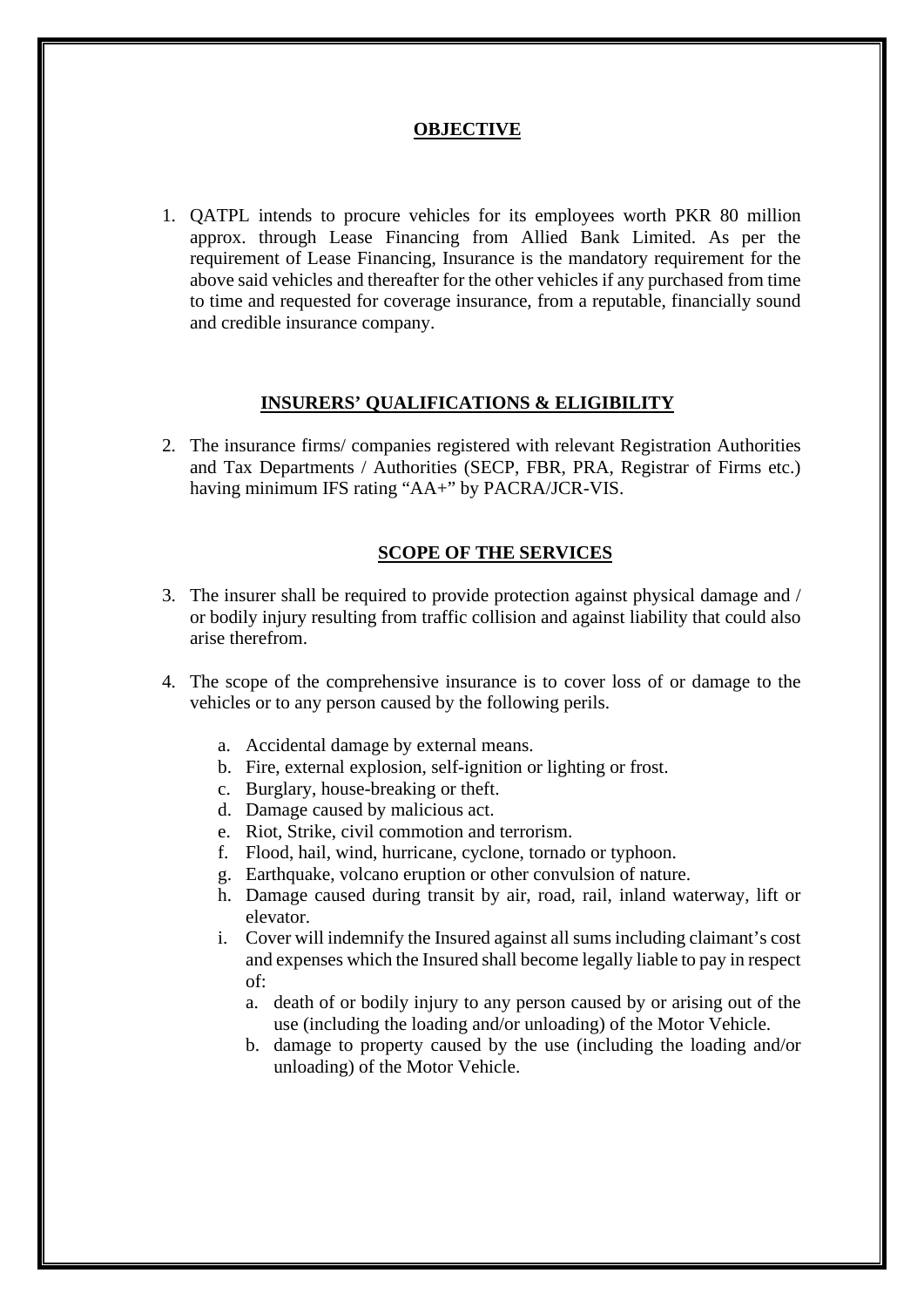# **GENERAL TERMS & CONDITIONS**

- 5. The Insurer should observe professional ethics and be committed with the services offered and high level of integrity.
- 6. The Insured will not pay any amount in terms of vehicle depreciation and Insurer will provide insurance services without depreciation.
- 7. The services of the insurer shall be hired for four years, however, QATPL shall have the right to terminate the contract at the expiry of each year due to poor performance of the Insurer or due to any other reason whatsoever.
- 8. An Agreement draft of which is enclosed herein shall be signed with the lowest evaluated bidder i.e., Insurer, based on terms and conditions in this bidding document and in accordance with relevant laws and it shall be binding on all the parties to the agreement and will remain effective till the date mentioned therein.
- 9. The terms and conditions herein shall form an integral part of the Agreement and shall remain effective for the entire period of the Agreement unless it is terminated, amended or superseded by QATPL.
- 10. QATPL has the right to reject any or all proposals and/or cancel/ stop/ postpone/withdraw the bidding process as well as selection of any firm and/or the Agreement, at any time without incurring any liability thereupon.
- 11. In case, any change is proposed in Scope of Services, bid shall be rejected.
- 12. Income Tax and other applicable deductions shall be made at source as per applicable laws, rules and regulations.
- 13. Bidding process is open and competitive and will be carried out through Single Stage One Envelope Procedure.
- 14. Bids must be delivered to the address given below on or before 15<sup>th</sup> June, 2022 by 1500 hours, and bids will be opened on the same day at 1530 hours in the office of QATPL.
- 15. No bid shall be accepted after due date and time.
- 16. No TA/DA will be borne by QATPL for the assignment.
- 17. Rates offered must be valid for 90 days after the opening date.
- 18. The insurance premium will be paid in advance on annual basis.
- 19. During the currency of agreement induction of a new vehicle, if any, will be insured at the already agreed rates, however premium may vary for the balance / remaining period.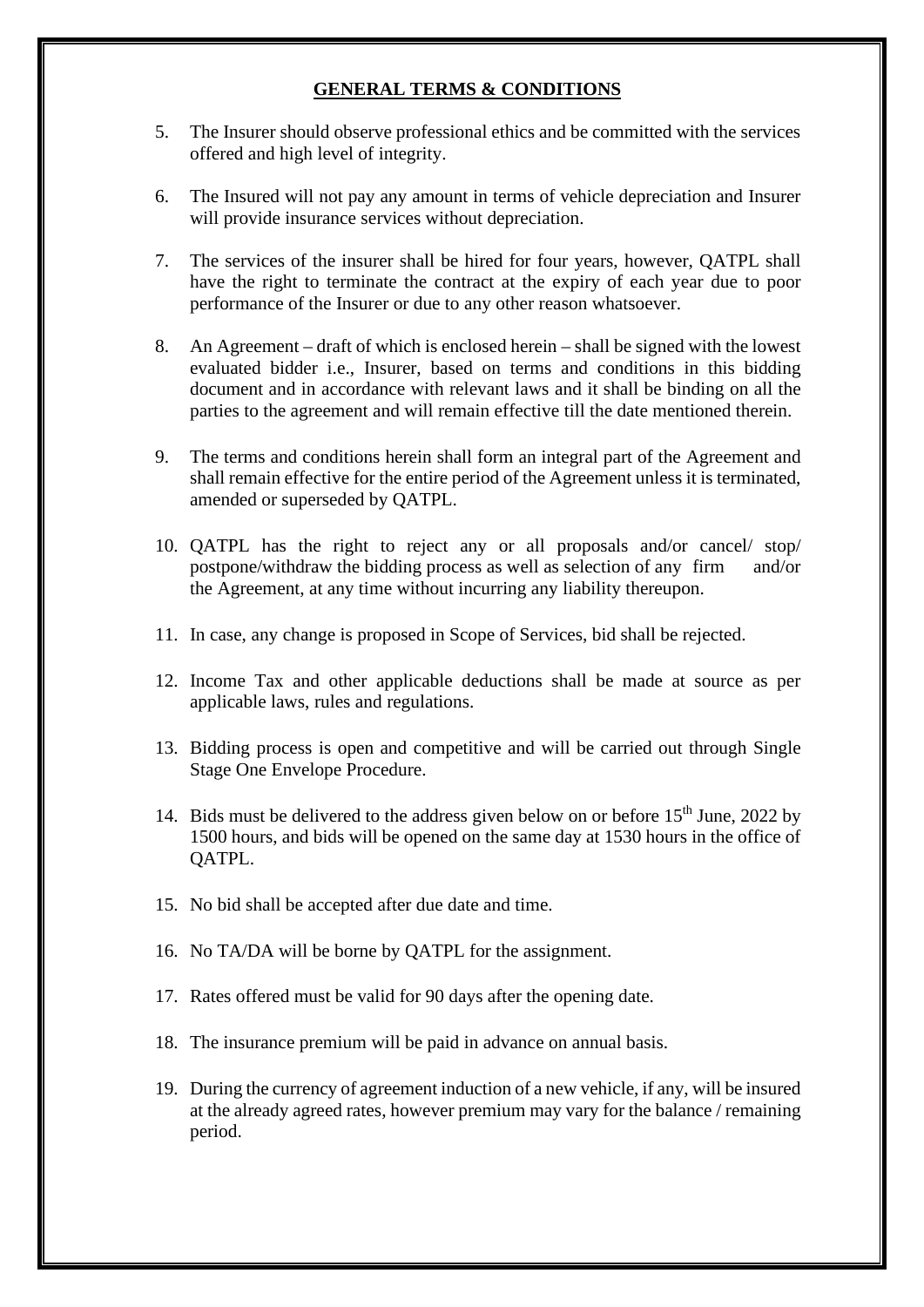20. Submission of any false statement/documents including concealing of information shall result is disqualification of the Bidder.

# **DOCUMENTS / INFORMATION REQUIRED**

- 21. Certificate of incorporation / registration as a legal entity from SECP/Registrar of partnership etc.
- 22. Certificate of membership with Insurance Association of Pakistan.
- 23. Bid Security of 2% of the estimated price i.e., PKR 2,000,000/- in the form of CDR/Bank Guarantee / Demand Draft / Pay Order in favor of "Quaid-e-Azam Thermal Power Private Limited.
- 24. Copy of valid NTN/GST certificates.
- 25. An Affidavit on a stamp paper of Rs. 100 duly attested by an oath commissioner that the company has never been blacklisted by any Government, department or any Ministry etc.
- 26. Any Bid that is not in Compliance with the "qualifications and eligibility criteria" or is incomplete in any respect or has failed to provide "Bid Security" or any "document or information required" herein above may be disqualified.

# **General Manager Admin & HR** Quaid-e-Azam Thermal Power Pvt. Ltd. 1st Floor, 7-C-1, Gulberg III, Lahore. Tel: +92 42 35750936-8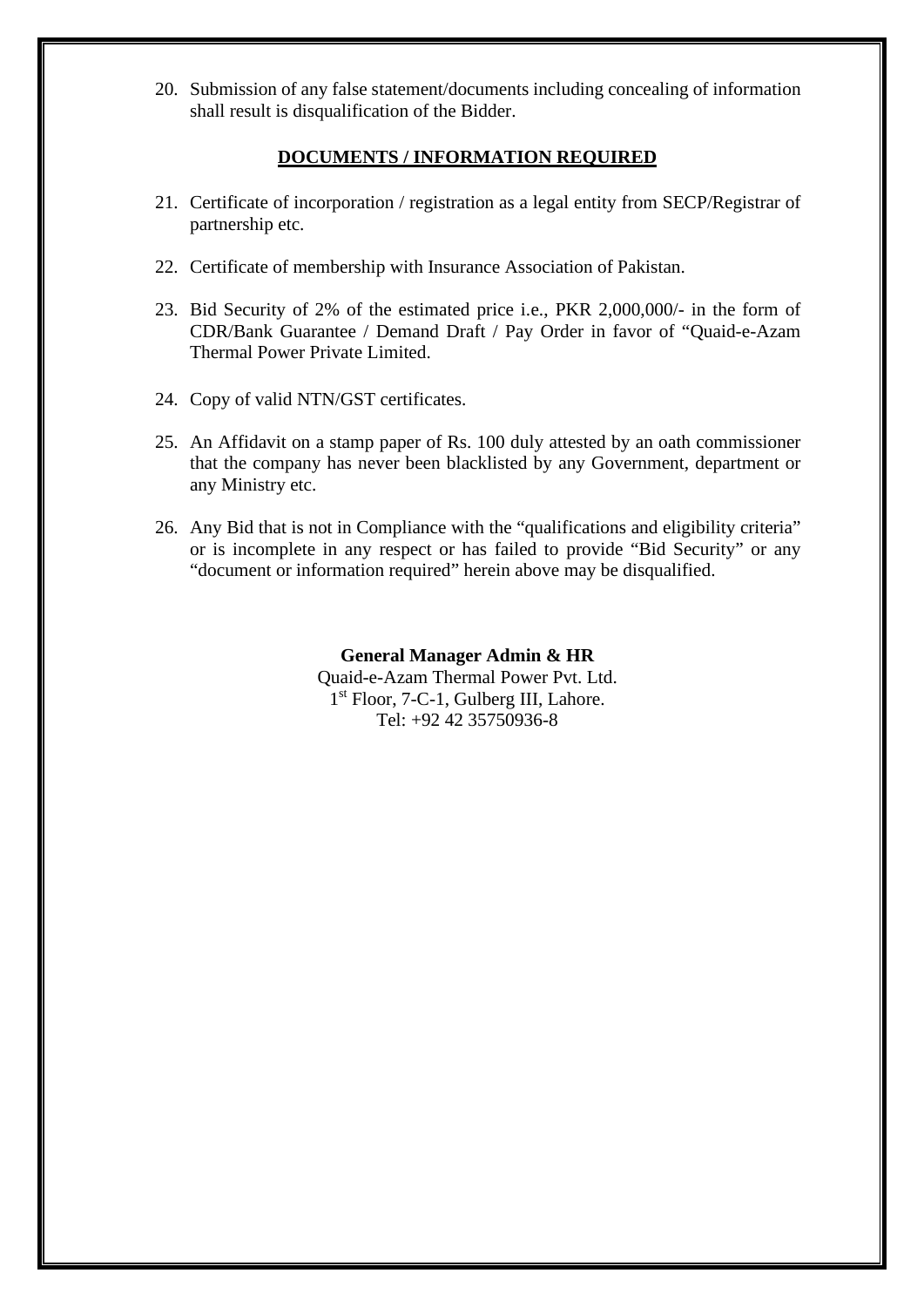# **BID FORM FOR COMPREHENSIVE INSURANCE OF VEHICLE QUAID-E-AZAM THERMAL POWER (PVT) LTD**

|                | Tender Price: Rs.500/-<br>(Non refundable) |
|----------------|--------------------------------------------|
|                | Receipt No.                                |
|                | Dated:                                     |
|                |                                            |
|                | C.D.R:                                     |
| Name of firm:- |                                            |
|                |                                            |
| Address:-      |                                            |
|                |                                            |
|                | N.T.N No.                                  |

# G.S.T. Registration No:-

| Sr. | <b>ITEM</b>                     | <b>Premium Rate</b>            |
|-----|---------------------------------|--------------------------------|
| No. |                                 | (inclusive of all govt. Taxes) |
|     | Comprehensive Vehicle Insurance |                                |
|     | (without depreciation)          |                                |

Note:

- Rate given in the tender must be inclusive of all government taxes.
- Rate must be given on this tender proforma; otherwise, tender will not be entertained.
- No tender shall be entertained without bid security of 2% of the estimated price in the shape of CDR/Bank Guarantee/Demand Draft/Pay Order.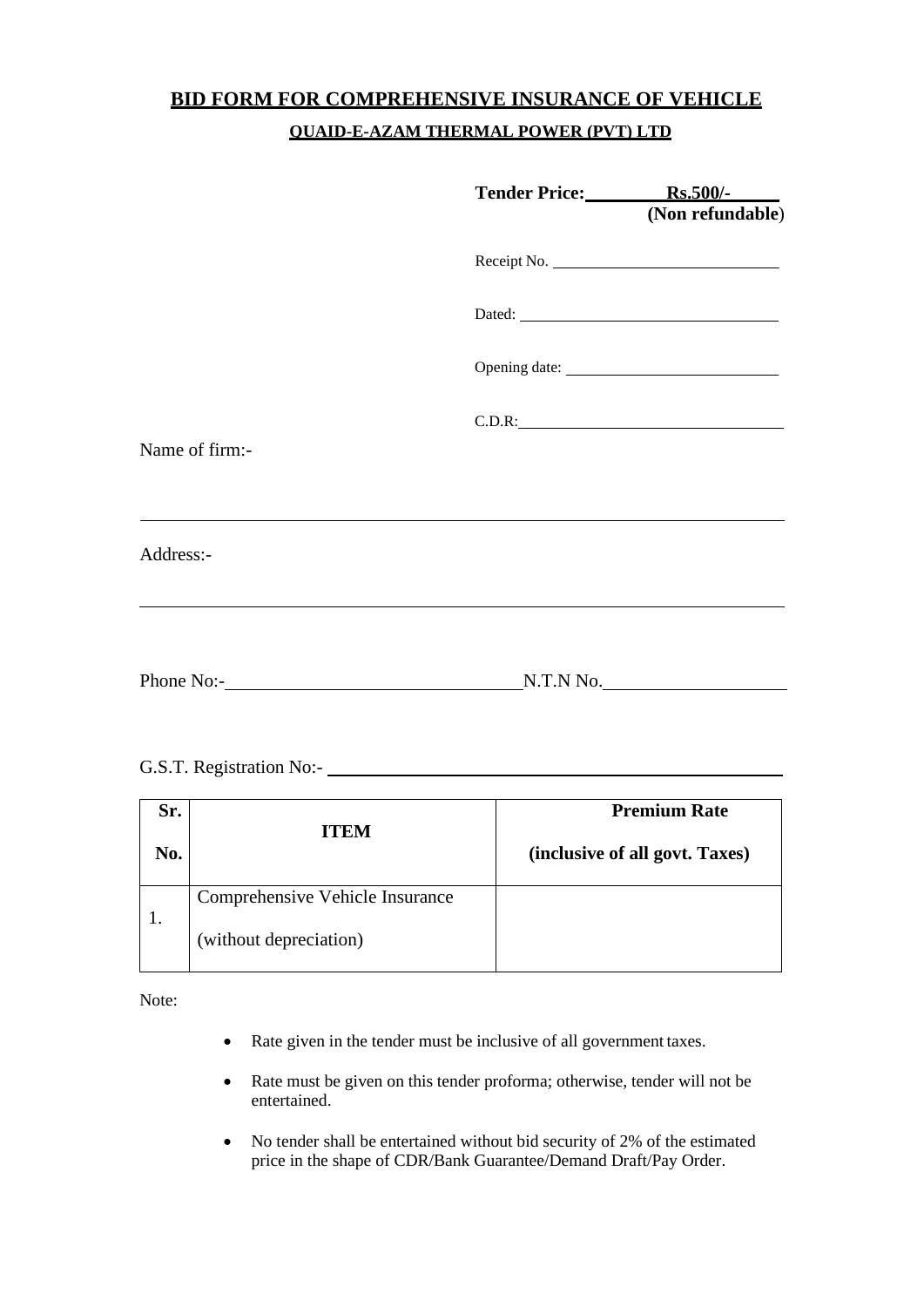## **AGREEMENT FOR INSURANCE OF VEHICLES**

This agreement is made on the (Date) at Lahore.

#### **Between**

Quaid-e-Azam Thermal Power Private Limited, a company incorporated under the Companies Act, 2017 having its registered office at 1<sup>st</sup> Floor, 7-C-1, Gulberg III, Lahore (hereinafter referred to as "QATPL") which expression, wherever the context so permits shall mean and include its successor-in-interest and assigns, of the First Part.

#### **And**

(Insurance Company) an insurance company incorporated under the Companies Ordinance 1984 having its registered office at \_\_\_\_\_\_\_\_ **(**hereinafter referred to as **Insurance Company")** which expression, wherever the context so permits shall mean and include its successor-in-interest and assigns, of the Second Part.

### **Whereas:**

QATPL intends to take adequate measures to safeguard the vehicles leased from Allied Bank Limited by way of getting comprehensive insurance along with terrorism coverage for its ten (10) vehicles and thereafter for other vehicles if any purchased from time to time and requested for coverage insurance, from a reputable, financially sound and credible insurance company.

(Insurance Company) offers a range of insurance services and products to its customers within Pakistan and wishes to offer insurance product to QATPL that will provide comprehensive car insurance coverage for QATPL's vehicles.

In pursuance of tender floated by QATPL dated \_\_\_\_\_\_\_\_, ("Tender Document") (insurance company) submit its proposal which was successful being the lowest evaluated bid in terms of applicable PPRA Rules.

NOW THEREFORE, in consideration of the mutual covenants, undertakings and conditions set forth below and in the bidding documents \_\_\_\_\_\_, the receipt and sufficiency of which are hereby acknowledged, the parties hereby agree as follows: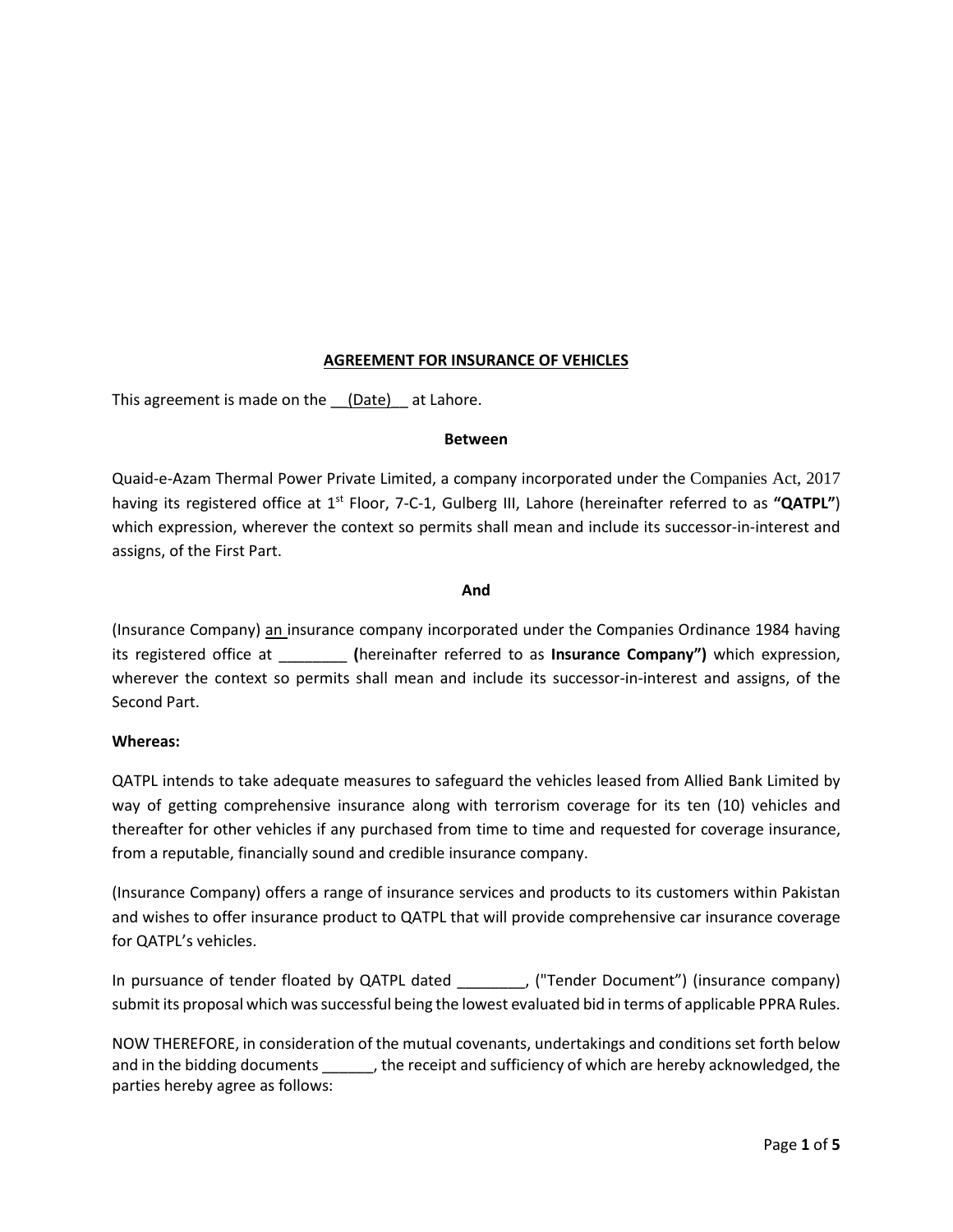- 1. The (insurance company) has offered premium rates  $\omega$  [rate) of market value of the vehicles, inclusive of all Govt. Taxes, duties and service charges for the period of four years from the date of signing of this agreement.
- 2. QATPL shall have the right to terminate this agreement at expiry of each year due to poor performance of the insurance company or due to any other reason whatsoever. In case of such a termination QATPL shall not be liable to pay premium for the subsequent year(s).
- 3. Insurance rate will be uniform during the period of the agreement and shall not be altered without consent of both parties.
- 4. (Insurance company) will provide comprehensive insurance (bumper to bumper) along with following perils.

## **COVERAGE**

- a. Accidental damage by external means.
- b. Fire, external explosion, self-ignition or lighting or frost.
- c. Burglary, house-breaking or theft.
- d. Damage caused by malicious act.
- e. Riot, Strike, civil commotion and terrorism.
- f. Flood, hail, wind, hurricane, cyclone, tornado or typhoon.
- g. Earthquake, volcano eruption or other convulsion of nature.
- h. Damage caused during transit by air, road, rail, inland waterway, lift or elevator.
- i. Cover will indemnify the Insured against all sums including claimant's cost and expenses which the Insured shall become legally liable to pay in respect of:
	- a. death of or bodily injury to any person caused by or arising out of the use(including the loading and/or unloading) of the Motor Vehicle.
	- b. damage to property caused by the use (including the loading and/or unloading) of the Motor Vehicle.
- 5. QATPL will arrange vehicles for inspection before issuance of policy. Any damage or loss before inspection will not be covered under said policy.
- 6. QATPL will depute its officer for conduct pre-insurance inspection.
- 7. After inspection (insurance company) will issue Master policy and any additions / deletion of the vehicles will be through endorsements on the same terms and conditions during the coverage period, by payment / adjustment or refund of the insurance premium.
- 8. During the currency of the agreement induction of a new vehicle (if any) will be insured at already agreed rates, terms and conditions. However, premium will be affecting for the remaining / balance period.
- 9. (insurance company) will issue premium bill along with policy and QATPL will arrange premium payment within 15 days of policy / bill issuance.
- 10. In case of partial claims following procedure will follows and QATPL will provide said documents.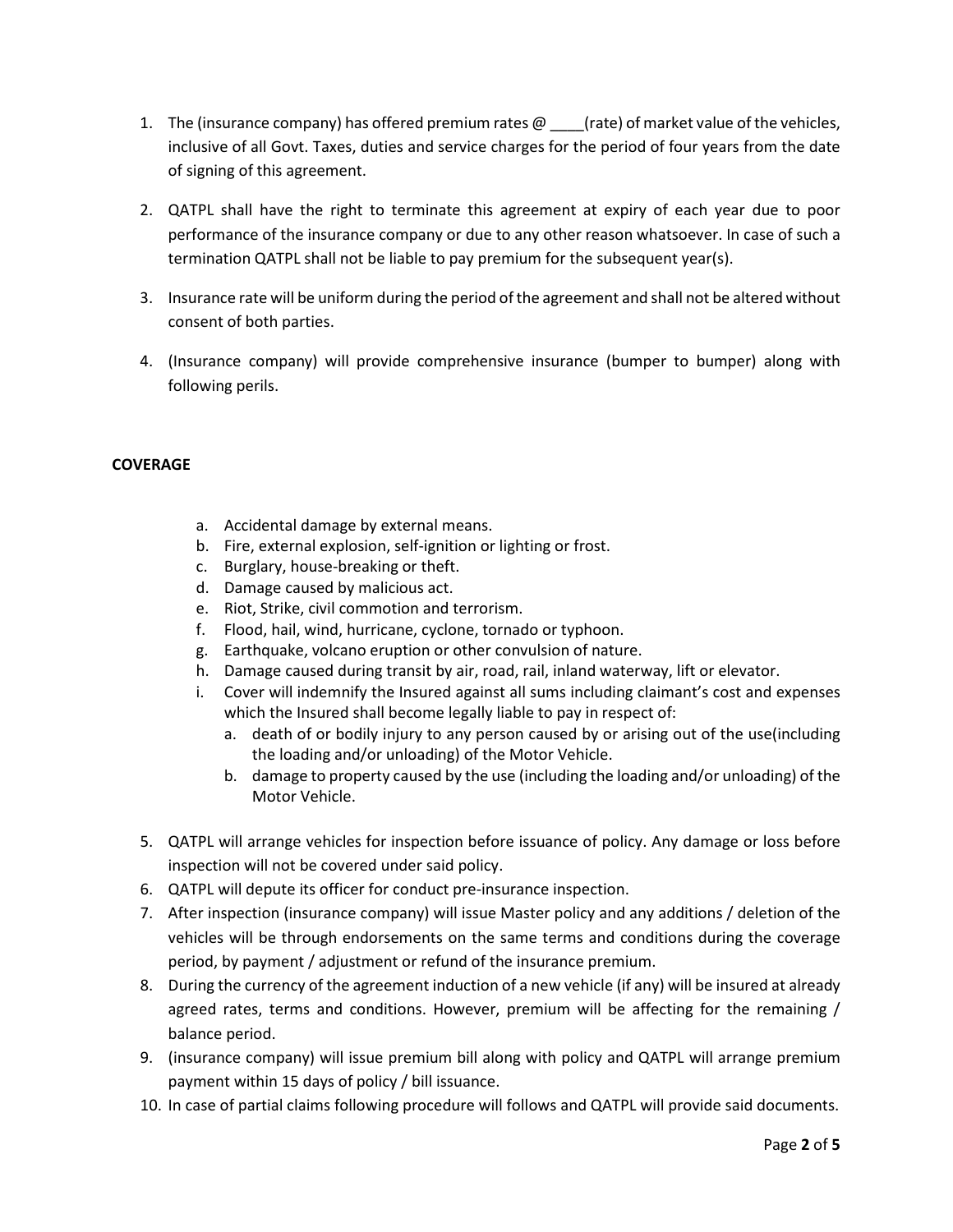(insurance company) will appoint reputable insurance surveyors promptly on notification of loss at designated officers of (insurance company). On appointment of surveyor QATPL will take vehicle to motor garage assign by QATPL for satisfactory repairs. All charges will be paid by (insurance company)at actual without any deduction as assessed by appointed surveyors (s). No depreciation will be charged to QATPL.

- 11. **Total loss and theft cases**: Turnaround time: Thirty (30) days from the date of submission of below mentioned documents:
- CLAIM Form Original Duly Completed in all respect duly signed by QATPL Authorities.
- Copy of F.I.R.
- Driver's license (Photocopy)
- Driver's CNIC (Photocopy)
- Statement of Driver.
- Registration Book (Original) if not lost.
- Policy & Certificate of insurance original.
- Copy of deliver letter signed by QATPL Authorities.
- Key(s) duplicate if available.
- Original excise file (will be submitted by QATPL after the claim payment).
- Letter of Subrogation on stamps paper of Rs. 50/- duly signed by customer.
- Transfer Letter duly signed by QATPL Authorities.
- Acceptance Letter duly signed by QATPL Authorities.

If the Registration book or any part of it or any document related to vehicle is lost please also mention the same in F.I.R.

### **REQUIRED TOTAL LOSS DOCUMENT**

- Original Claim Form duly completed in all respect and signed by QATPL Authorities.
- Policy Report.
- Drivers license (Photocopy).
- Drivers CNIC (Photocopy).
- Statement of Driver.
- Registration Book (Original), if not lost.
- Policy & Certificate of insurance original.
- Copy of delivery letter signed by QATPL Authorities.
- Original excise file (will be submitted by QATPL after the claim payment).
- Transfer Letter duly singed by QATPL Authorities.
- Transfer Deed duly singed by QATPL Authorities.
- Acceptance Letter duly singed by QATPL Authorities.

This is a principal-to-principal arrangement and does not create any employer-employee or any other relationship between QATPL and (insurance company)except as herein outlined.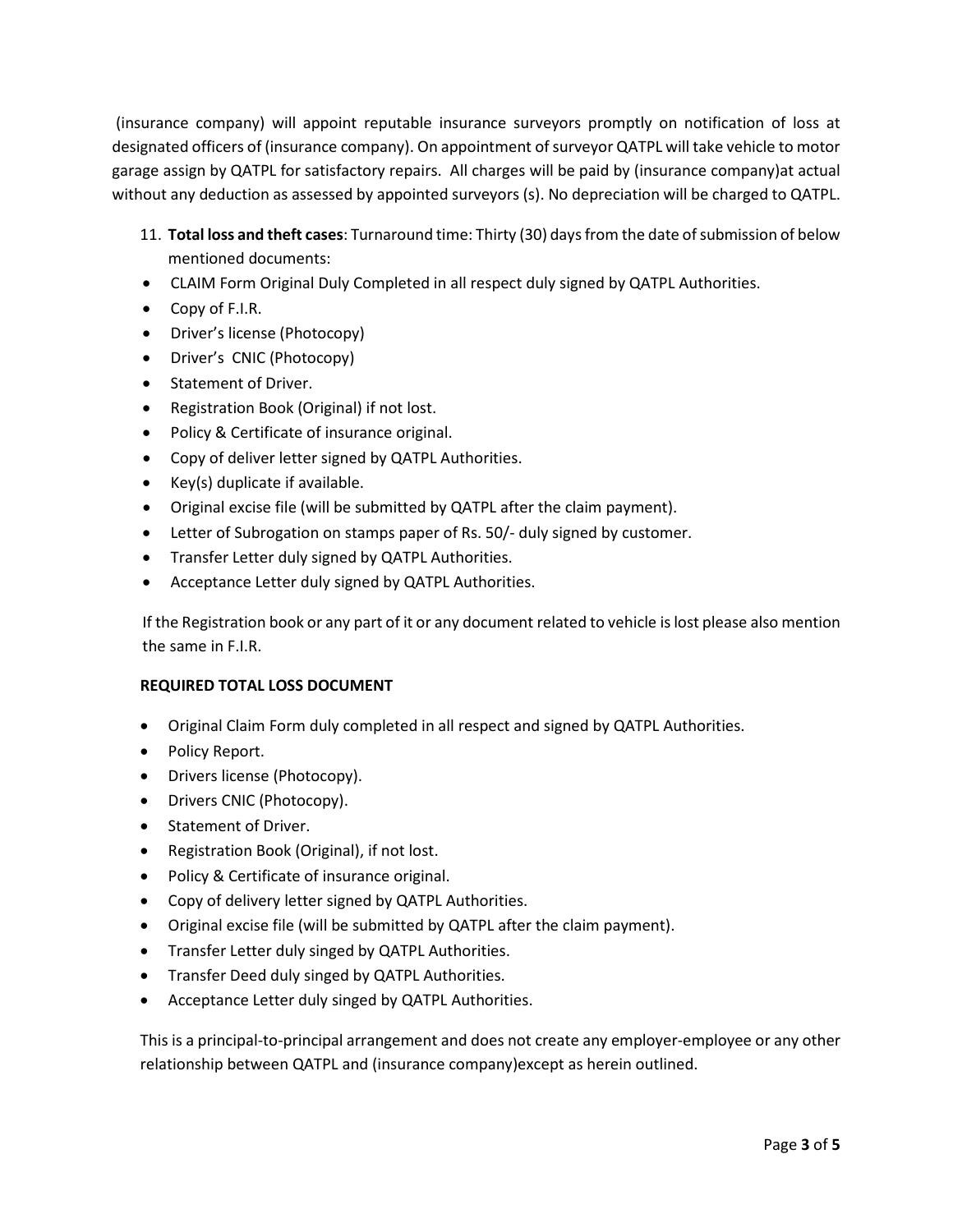- 12. This agreement and the right and obligation of the Parties hereunder shall be governed by and construed in accordance with the substantive and procedural laws of Islamic Republic of Pakistan.
- 13. All additional, amendments and variations to this agreement shall be binding only if in writing and signed by duly authorized representatives of the Parties.
- 14. The terms and condition in the Tender Document shall be integral part of this agreement.
- 15. No waiver by either party of any default by the other in the performance of any of the provisions of the agreement shall be effective unless in writing and duly executed by an authorized representatives of the party. No such wavier shall operate or be construed as a waiver of any other or further right whether of alike or of a different character.
- 16. The failure by either party to insist on any occasion upon the performance of the terms, conditions and provisions of this agreement, or time or other indulgence granted by one party to the other, shall not thereby act as a waiver of the breach, as acceptance of any variation, or as the relinquishment of any such right hereunder, which shall remain in full force and effect.
- 17. The language for the purpose of administering and interpreting this agreement shall be English.
- 18. The provisions of this agreement and the rights and obligations hereunder shall be governed by and construed in accordance with the laws of Islamic Republic of Pakistan.

If at any time, any difference or dispute arise between the Parties which cannot be resolved by informal negotiation in a reasonable short time period, then either party may give the other party notice in writing of the existence of such difference or dispute, specifying the nature and extent of the disputed points at issue and the parties shall then proceed expeditiously and in good faith to resolve such matters by formal consultation and negotiation.

If the parties are unable to resolve the matters in dispute within a period of fifteen (15) days immediately commencing from the date of original notice of the dispute(s) shall be finally settled through arbitration by a sole arbitrator under the provisions of the Arbitration Act 1940. The place of arbitration shall be Lahore- Pakistan.

- 19. The failure of either party to fulfill any of its obligations under this agreement shall not be considered to be breach of or default under this agreement insofar as such inability arises from an event of Force Majeure, provided that the party affected by such an event has taken all reasonable precautions, due care and reasonable alternative measures in order to carry out the terms and conditions of this Agreement and has informed the other Party as soon as possible about occurrence of such an event.
- 20. For the purposes of this agreement, "Force Majeure" means an event which is beyond the reasonable control of a party and which makes a party's performance of its obligations under this agreement impossible or so impractical as to be considered impossible under the circumstances.